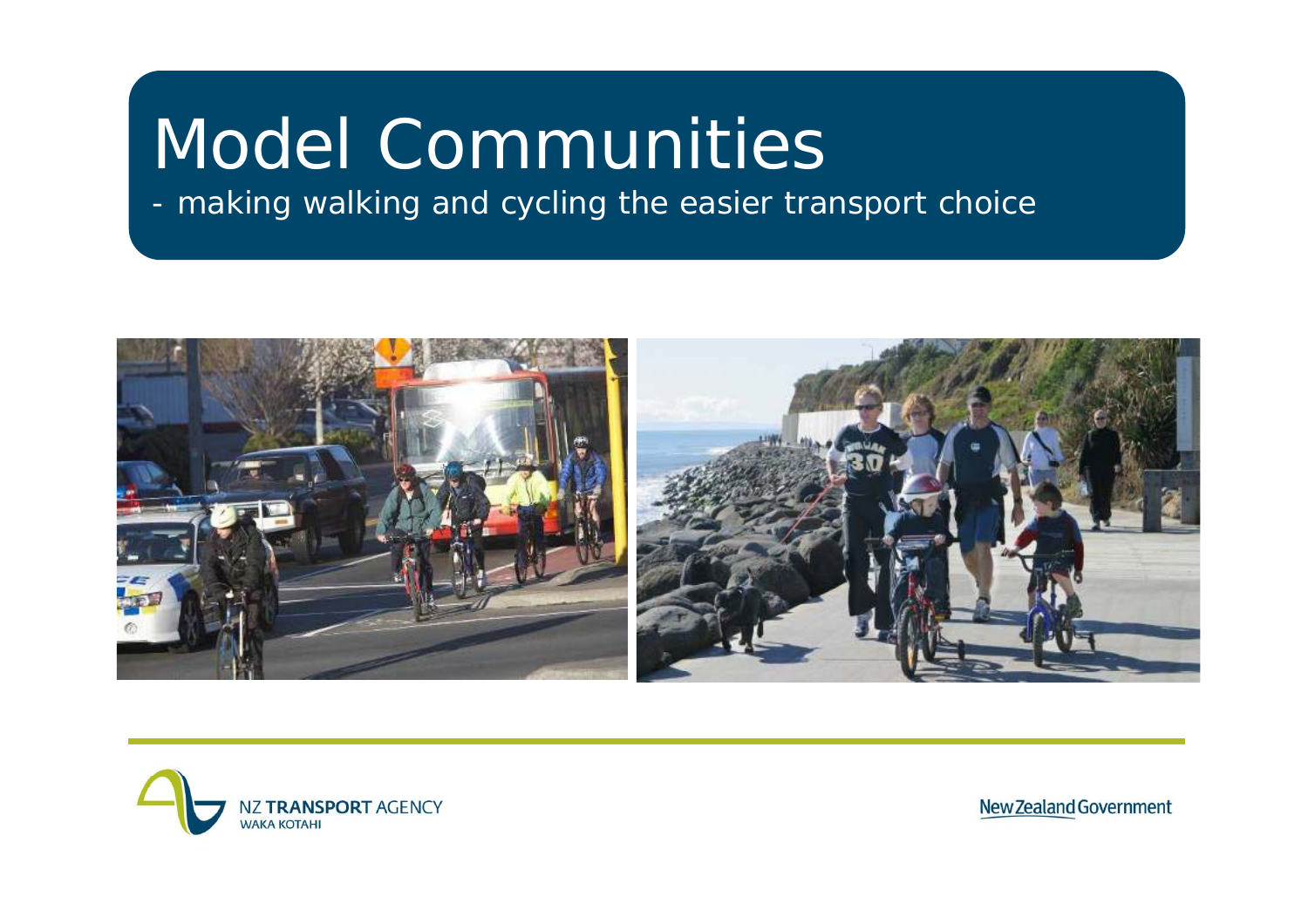#### Selection process

Two stage process

- $\bullet$ Stage 1: Started in January 2010
	- Councils invited to submit expressions of interest
	- 22 proposals received
- Stage 2: 4 short listed councils Nelson, New Plymouth, Hastings & Taupo
	- New Plymouth & Hastings demonstrated the best integrated packages of activity & leadership and commitment

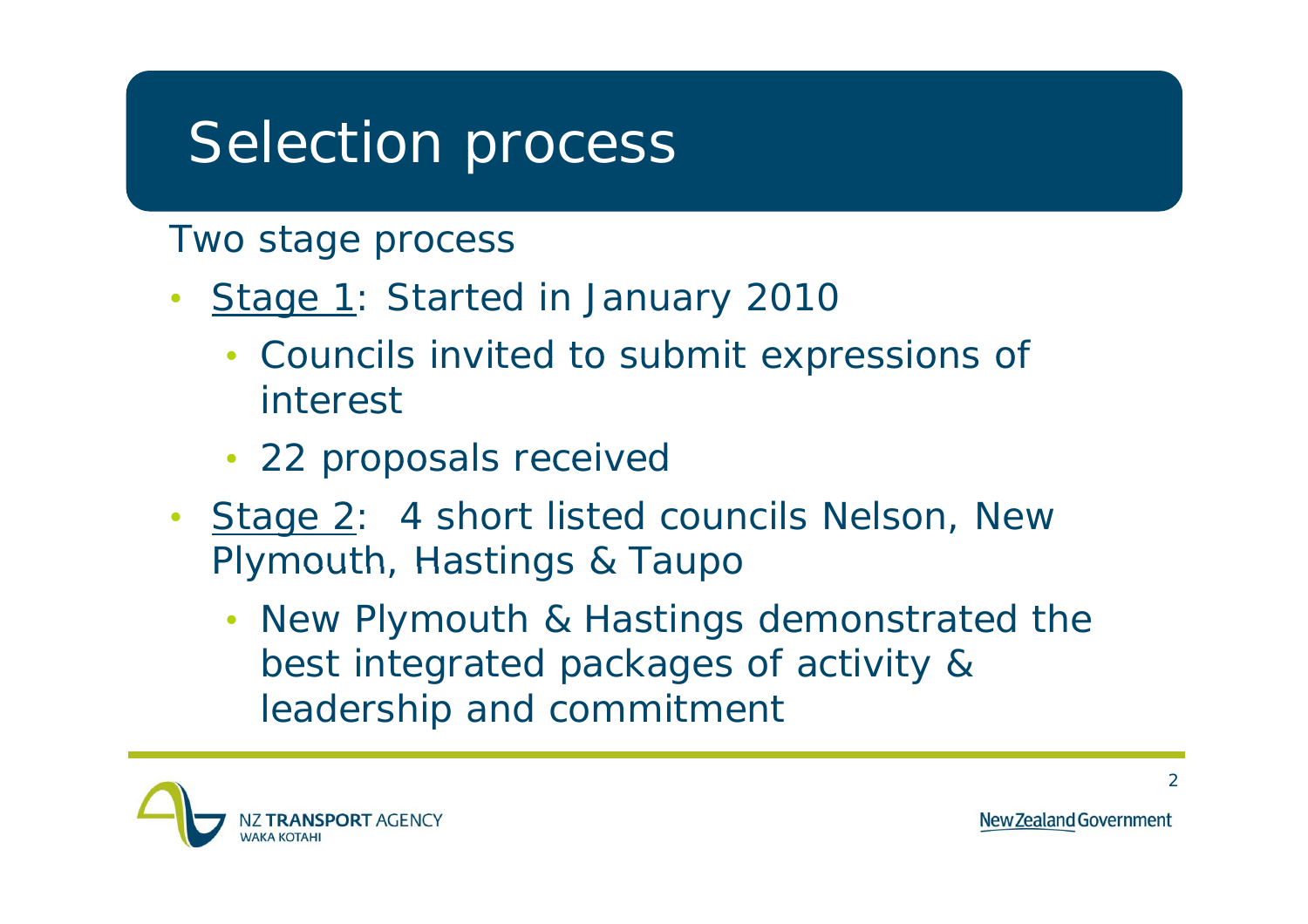#### Locations announced 25 June

- $\bullet$ New Plymouth and Hastings NZ's first walking and cycling Model Communities
- New Plymouth will get a \$3.7m boost
- $\bullet$ Hastings will get a \$3.6m boost
- $\bullet$ • The \$7m investment is from the walking and cycling activity class in the NLTP over the 2010/11 and 2011/12 financial years
- $\bullet$  Nelson and Taupo submitted high quality proposals and are making good progress

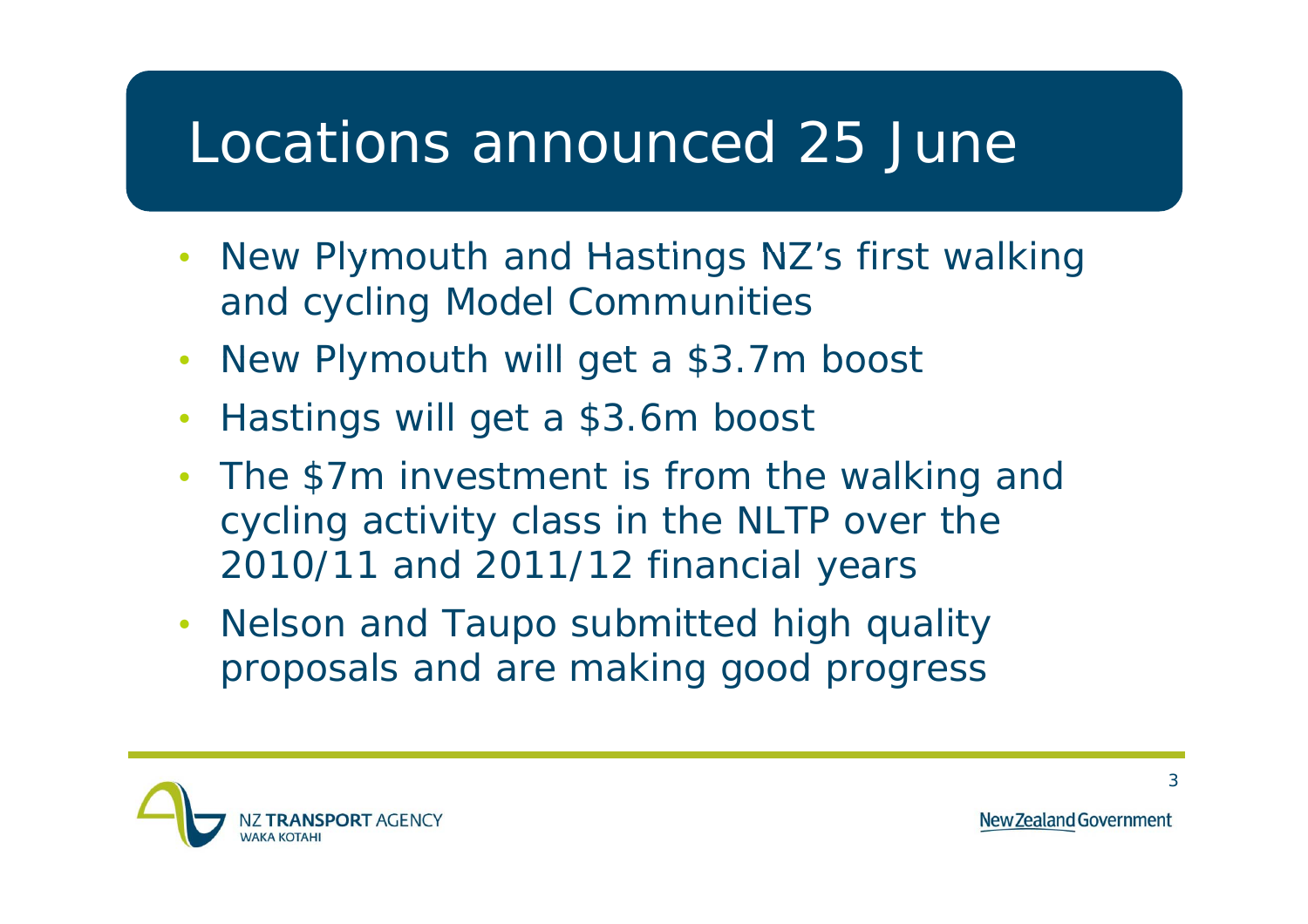## Model Community Objectives

#### **Purpose of investment:**

- $\bullet$  To deliver walking and cycling environments that make either walking or cycling the easier transport choice for the community
- $\bullet$  Focussed investment that will deliver a successful Model Communities
- $\bullet$ More people walking and cycling
- $\bullet$ In the longer term an integrated transport vision

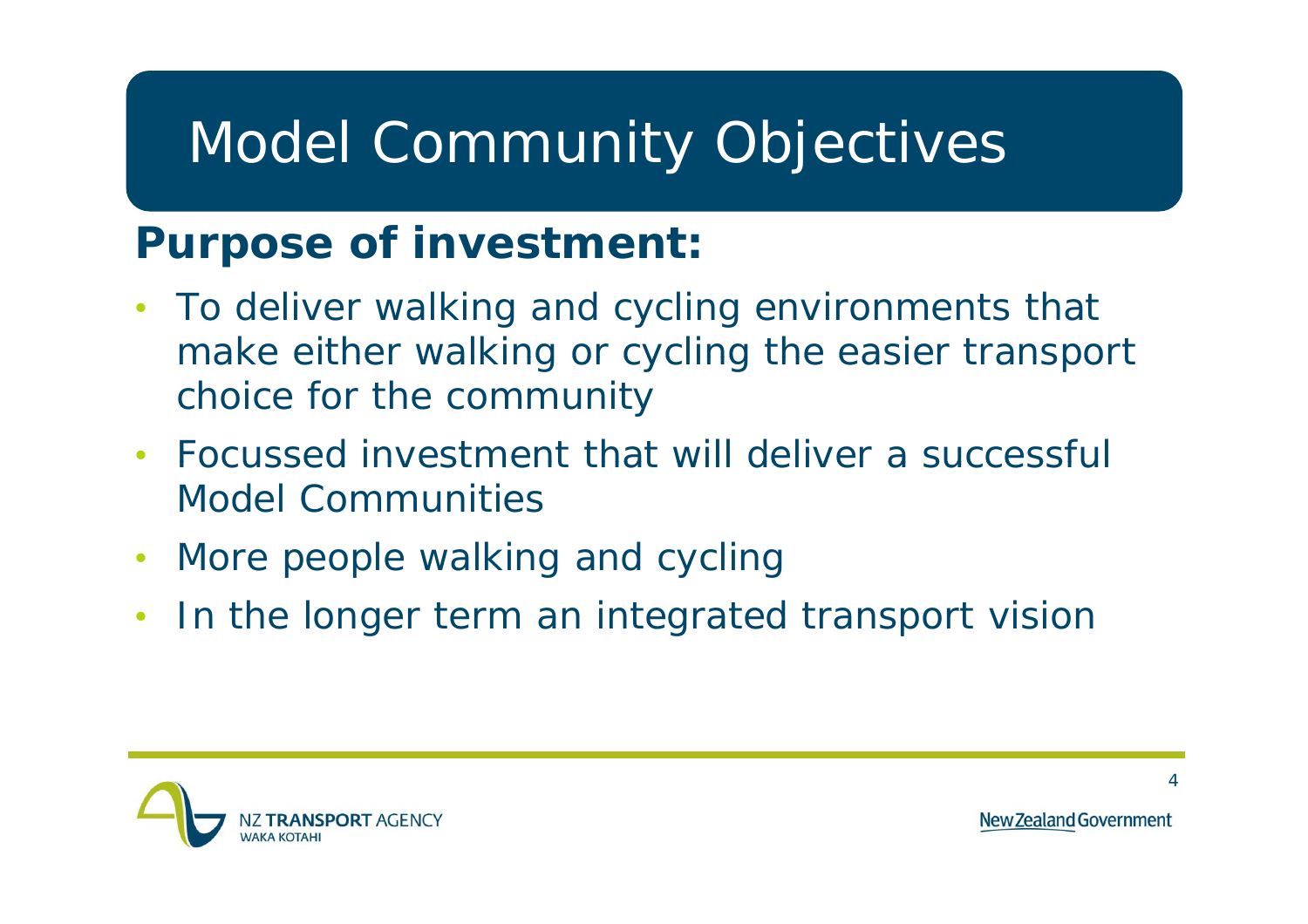

#### **New Plymouth ymo uth A MODEL WALKING AND CYCLING COMMUNITY**





New Zealand Government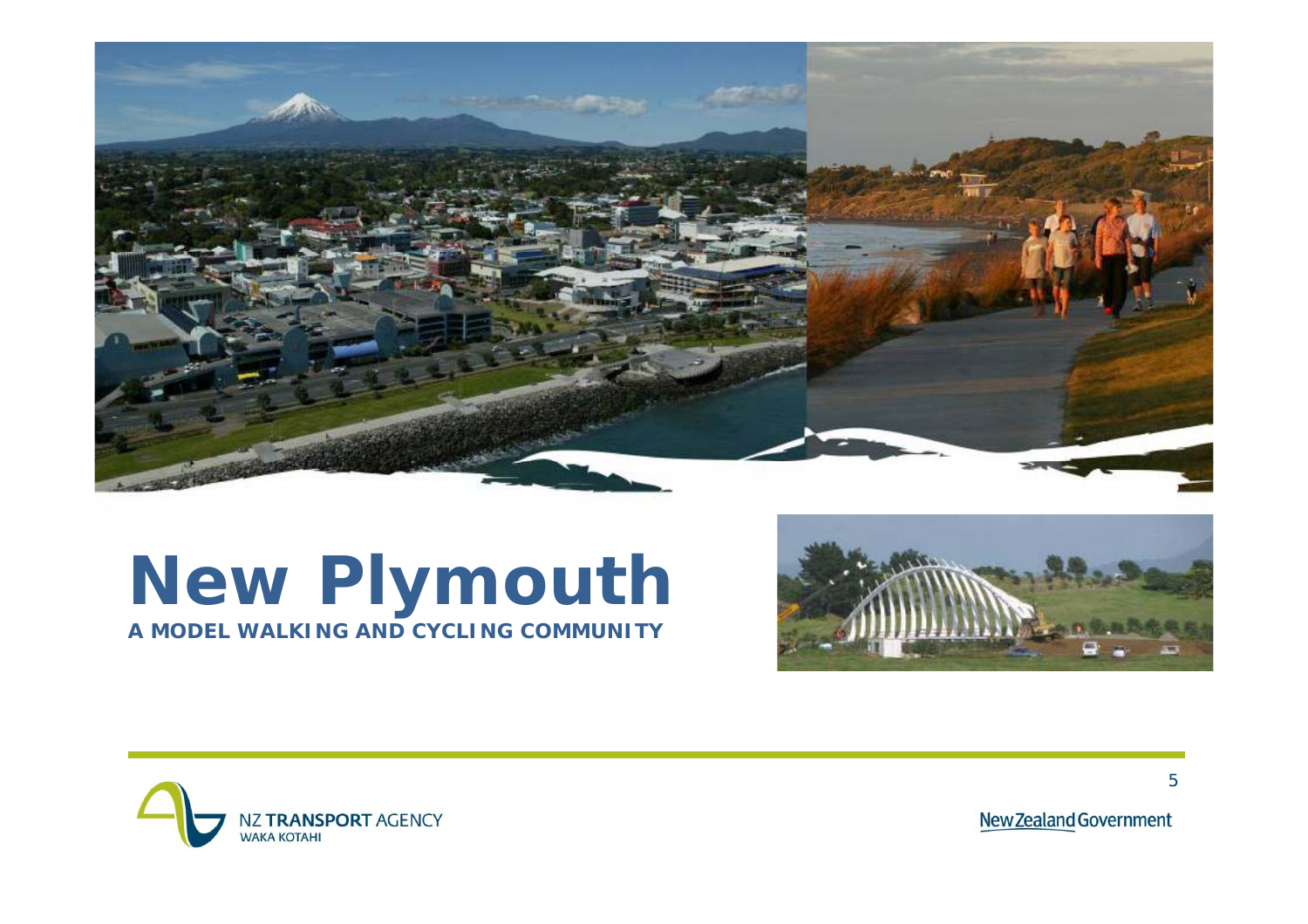#### What a vision can do

The vision for New Plymouth as a model community is for its residents to choose walking and cycling on spectacular shared pathways and streetscapes



New Zealand Government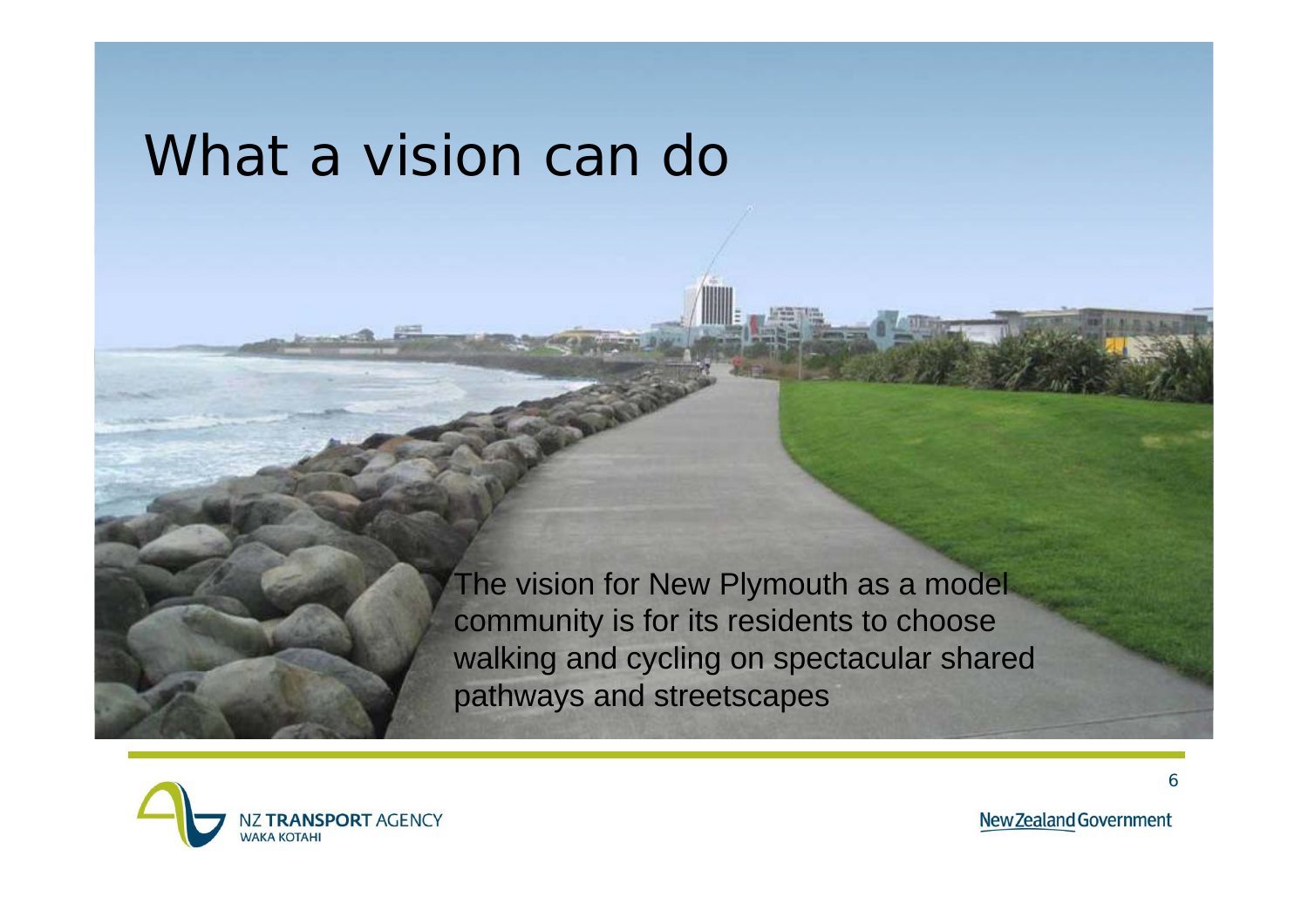#### Package of activity - Enabling

- $\bullet$  Shared pathways projects, prioritised for maximum impact
- Complementary Local and State Highway onroad cycle improvements
- $\bullet$  The ongoing opportunities for expanding the network – Waitara and Beyond
- The Active Transport Huk
- $\bullet$ • "NPDC Shared Street" and shared space in the city centre
- Other infrastructure

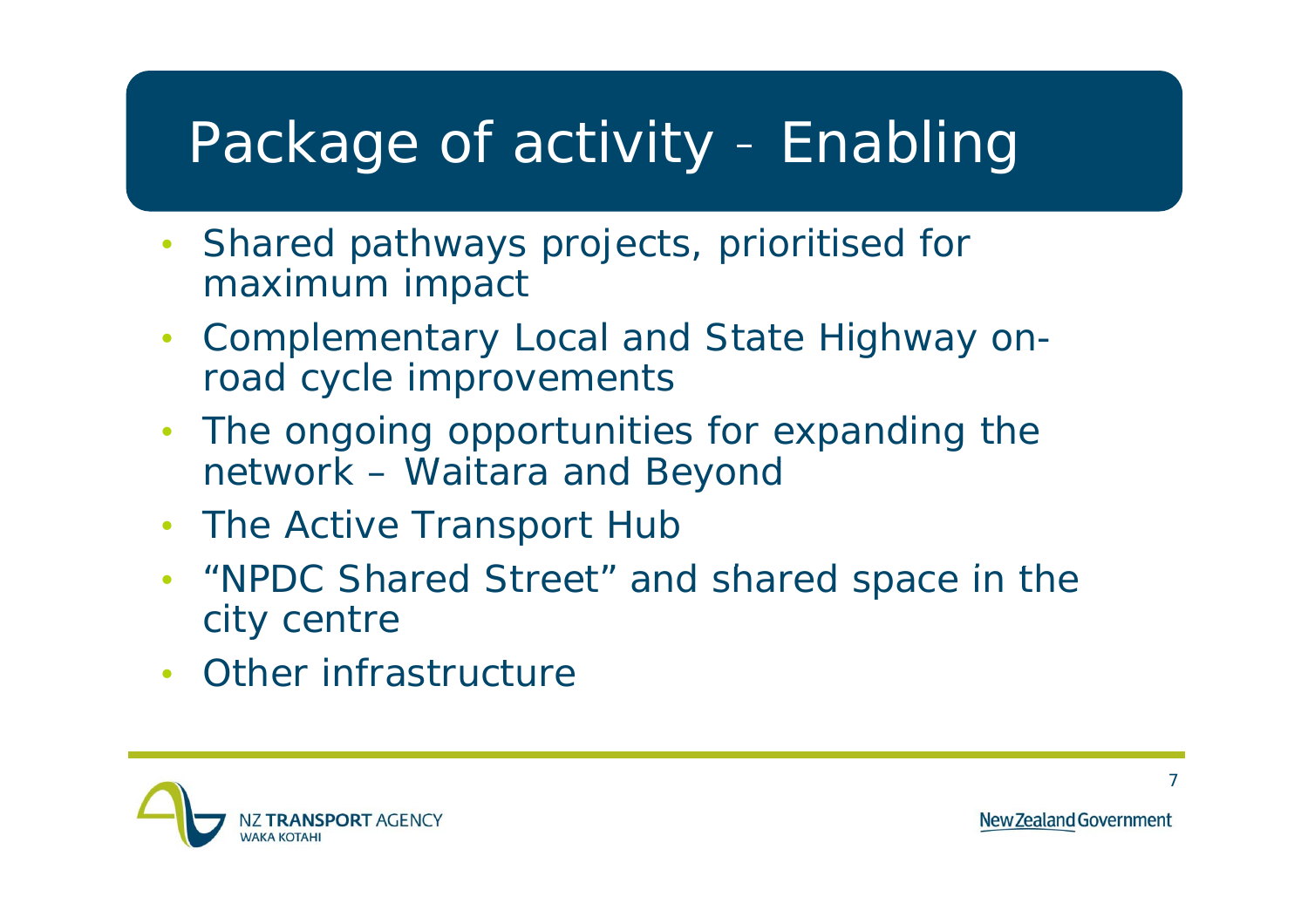#### Package of activity -- Education

- •Cycle skills training to all year 6 students
- • Kids Involved in Driving Down Speed Share the road and pathway campaigns
- $\bullet$ Captain Car Door
- Further initiatives



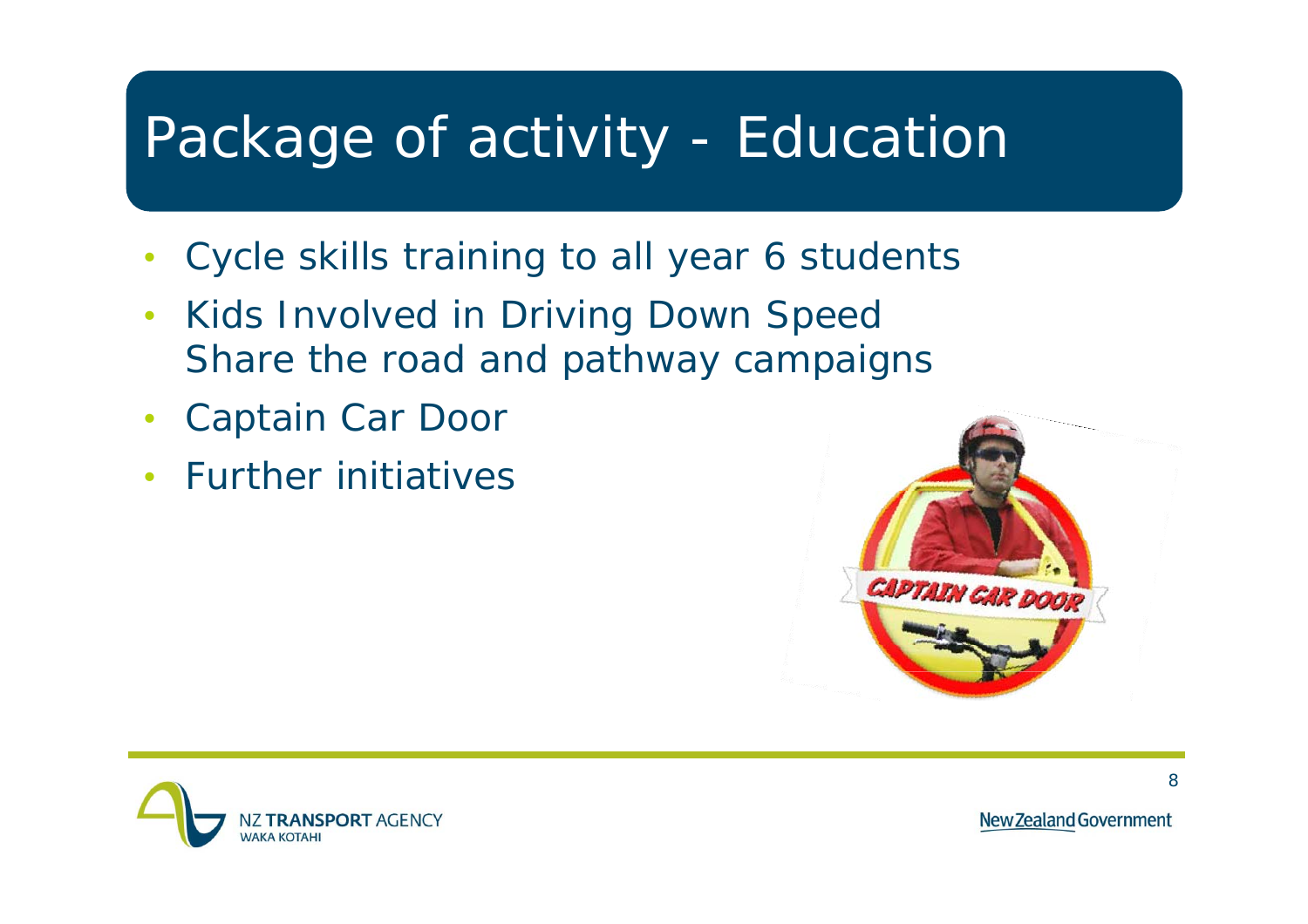#### Package of activity -- Encouragement

- •Wild West Bike Fest
- Car free days
- $\bullet$ School gateway projects
- $\bullet$ Travel Planning, surveys modal mapping - Smartmoves
- Movement web site



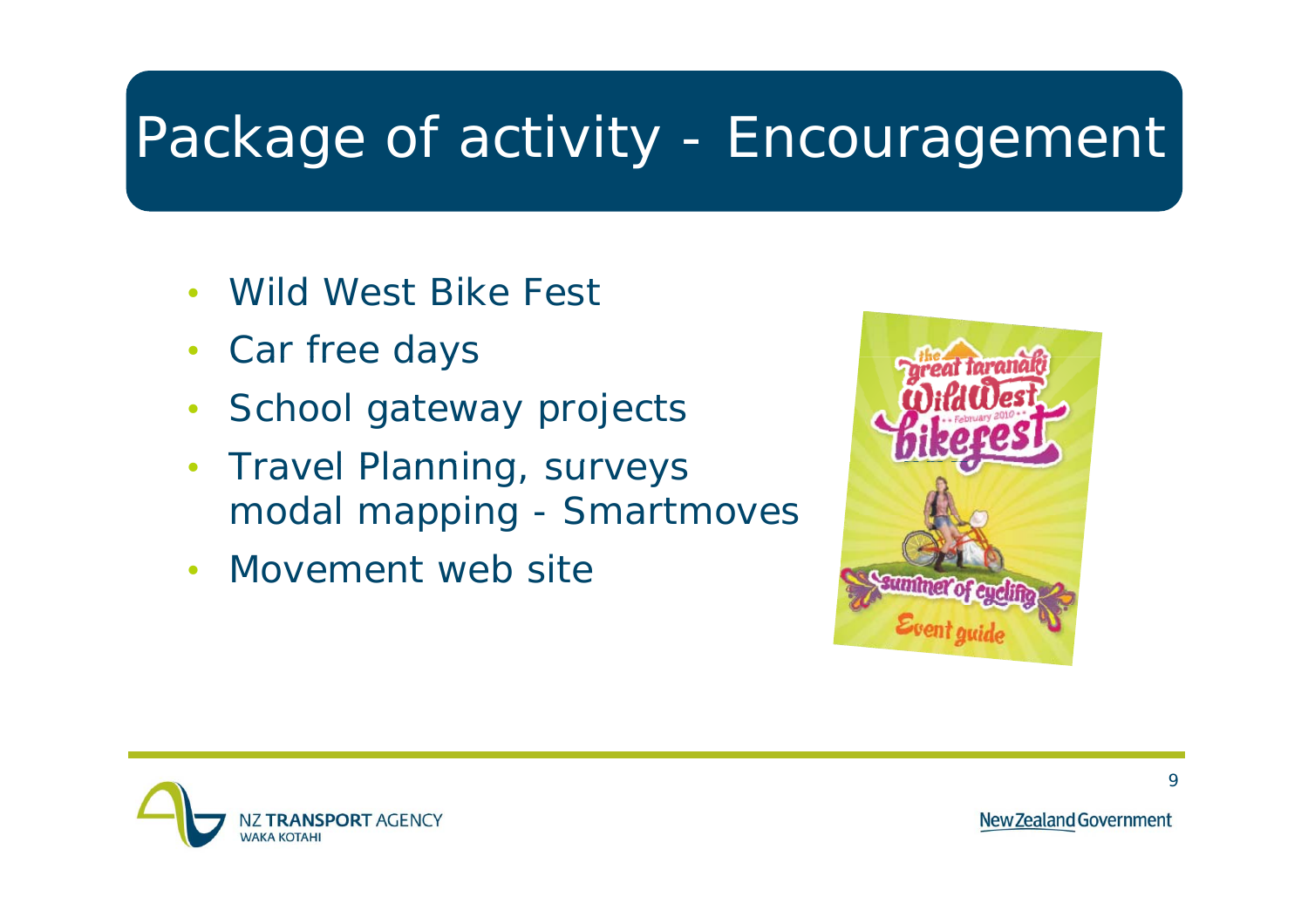### **Hastings A MODEL WALKING AND CYCLING COMMUNITY**



4 key arterials linking neighbouring communities and the fillum  $^\mathrm{1}$ 



NZ TRANSPORT AGENCY **WAKA KOTAHI**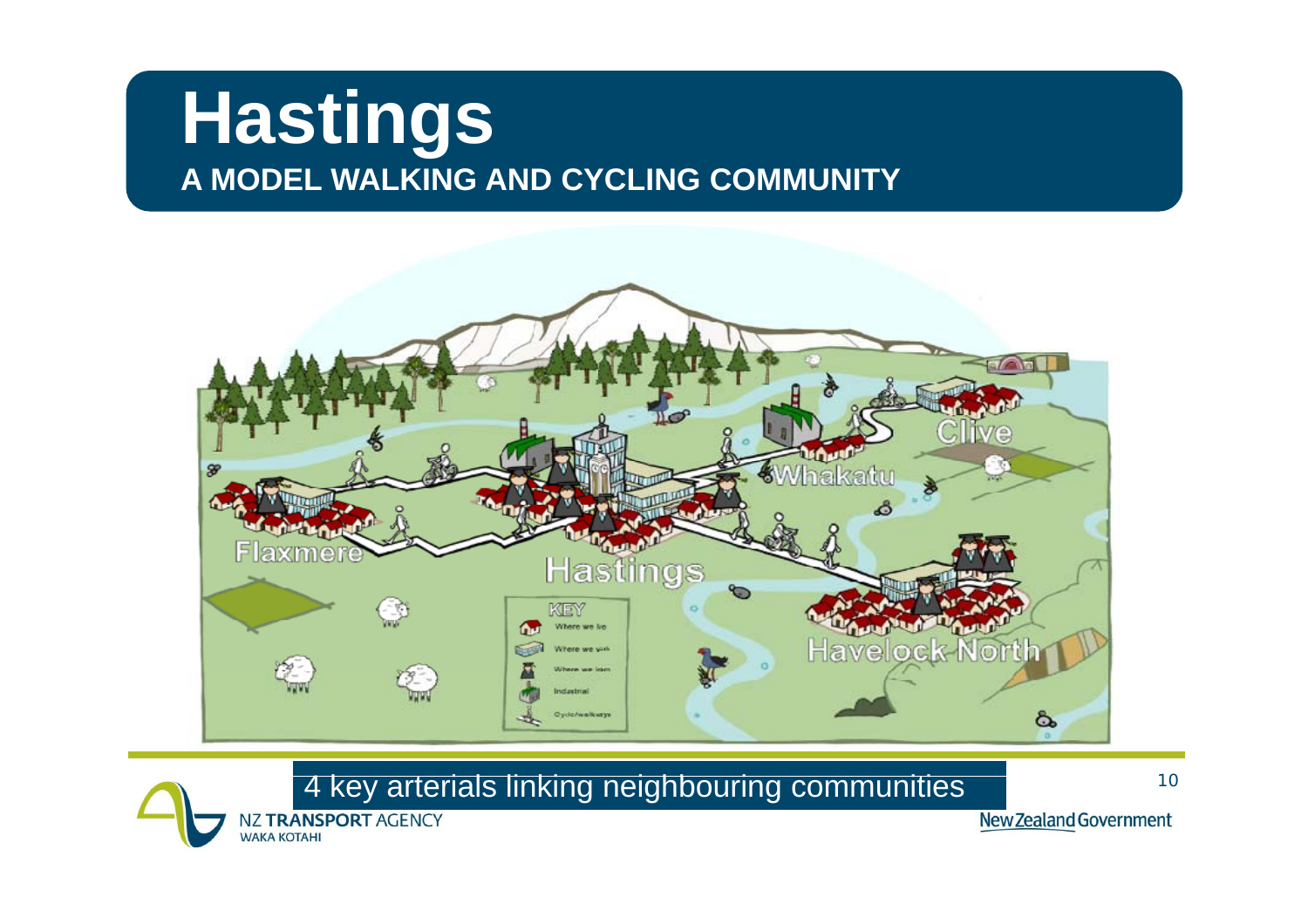## Their Vision - Making Walking & Cycling Irresistible





11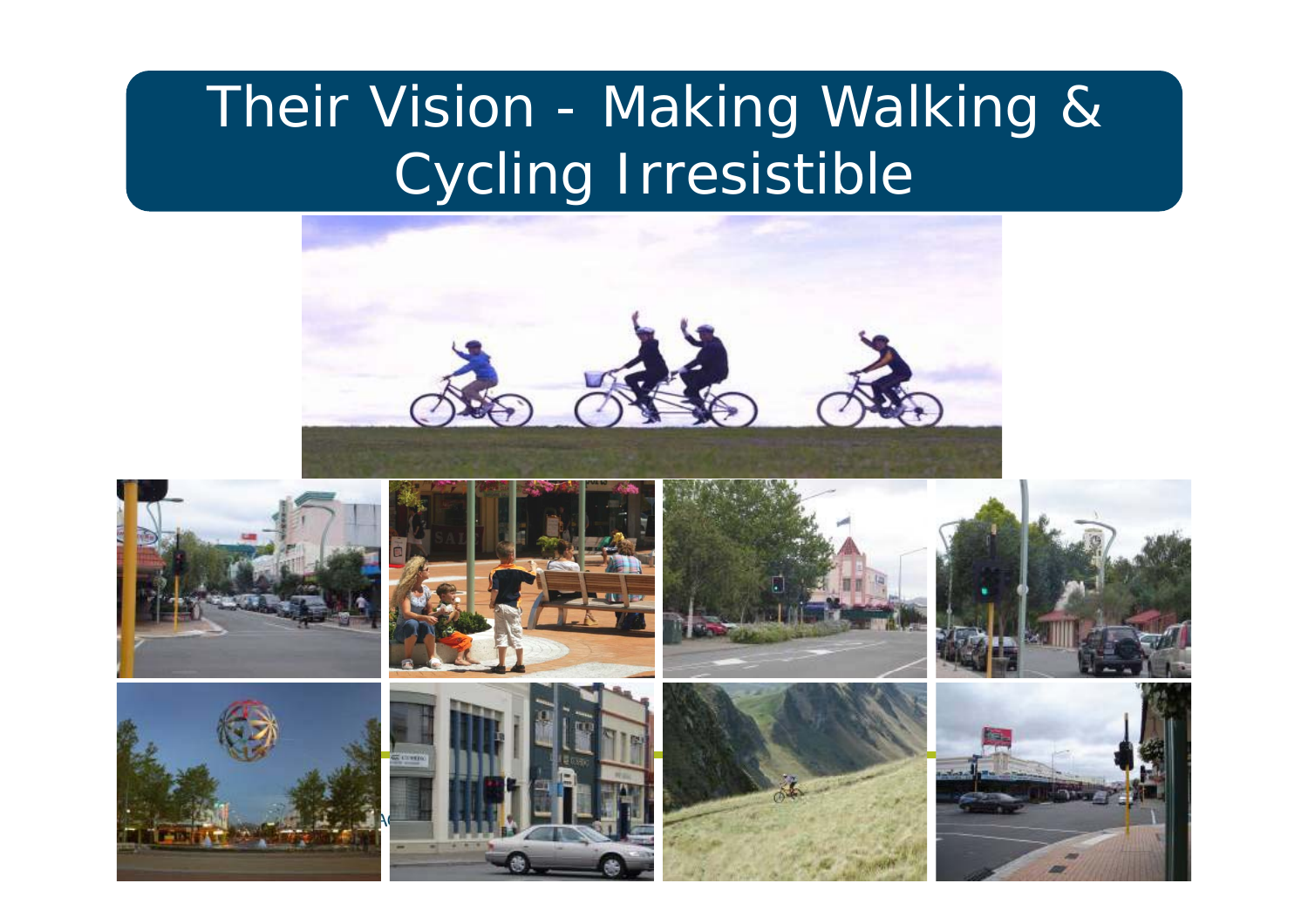#### Target group approach



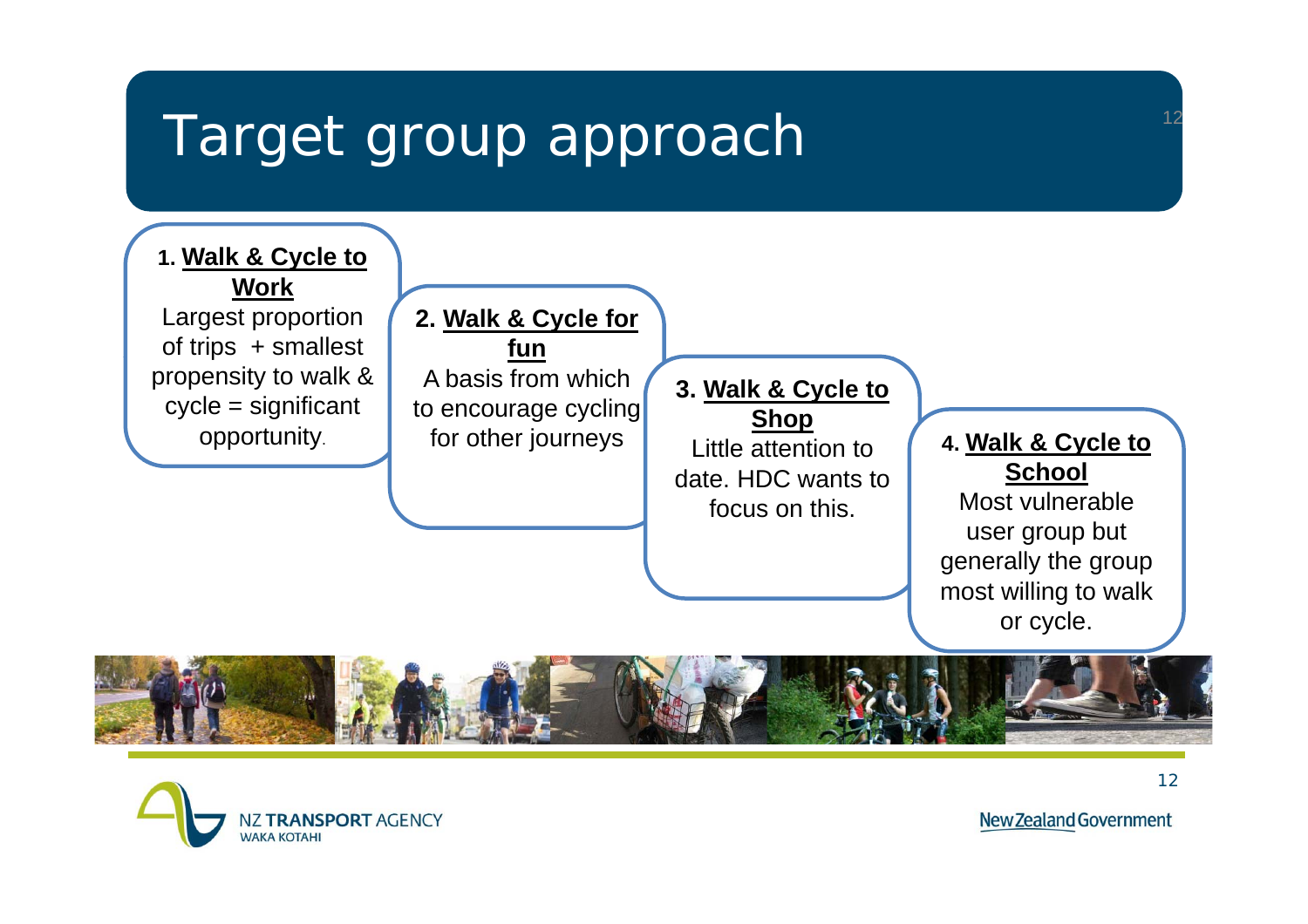## Package of Activity

- •Focussed on 4 key arterials
- •Complete routes linking communities & modes
- $\bullet$ Footpath renewal, connectivity and lighting enhancement
- • Targeted travel planning & marketing with 4 key user groups
- $\bullet$ • A network of information signs, bike stands and seats





New Zealand Government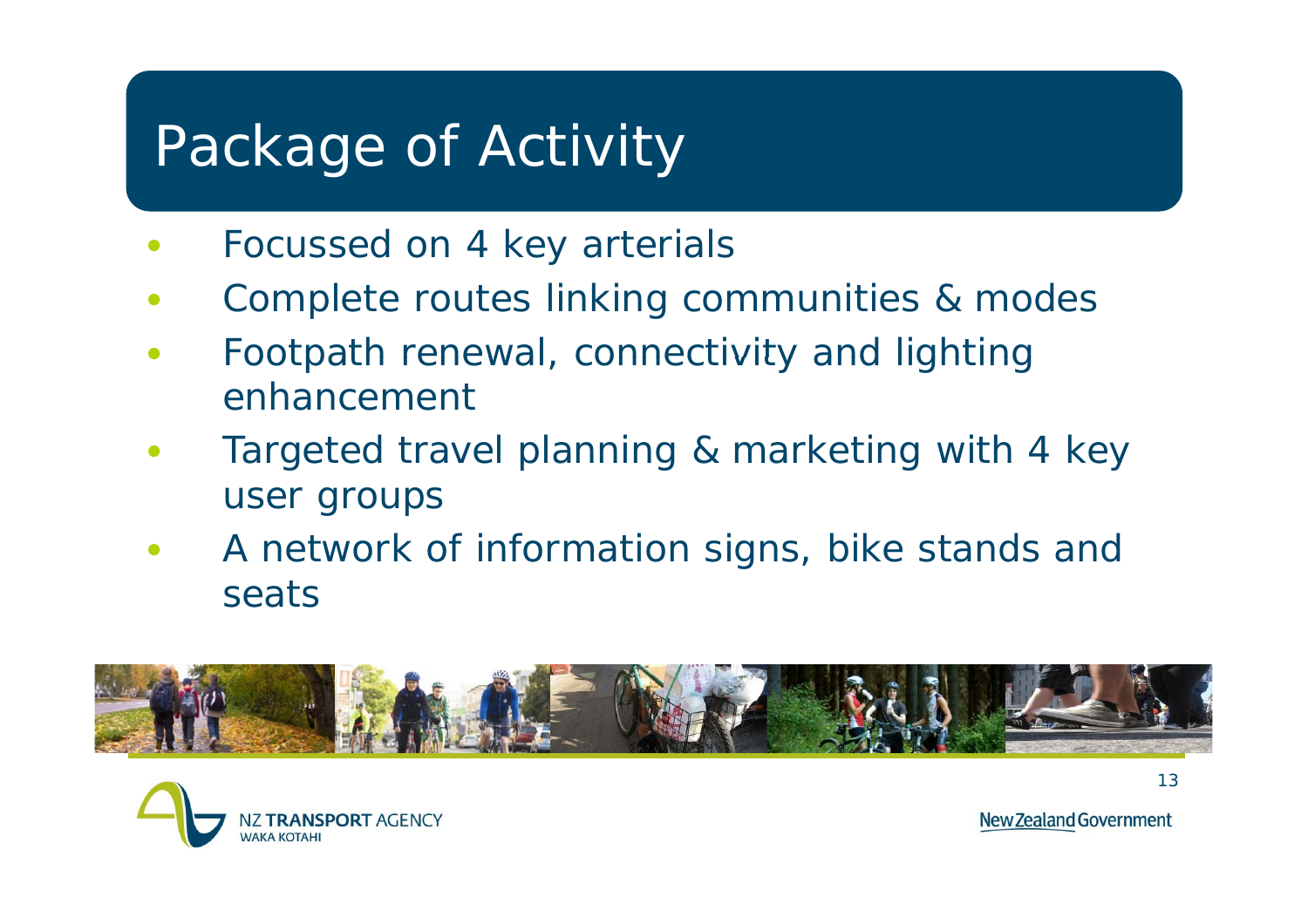### Package of Activity

- •• Cycling education in schools
- •Working with a pilot community
- •• Micro-simulation model to assist decision making
- •Community-wide & targeted monitoring
- •Developing a best practice guide





New Zealand Government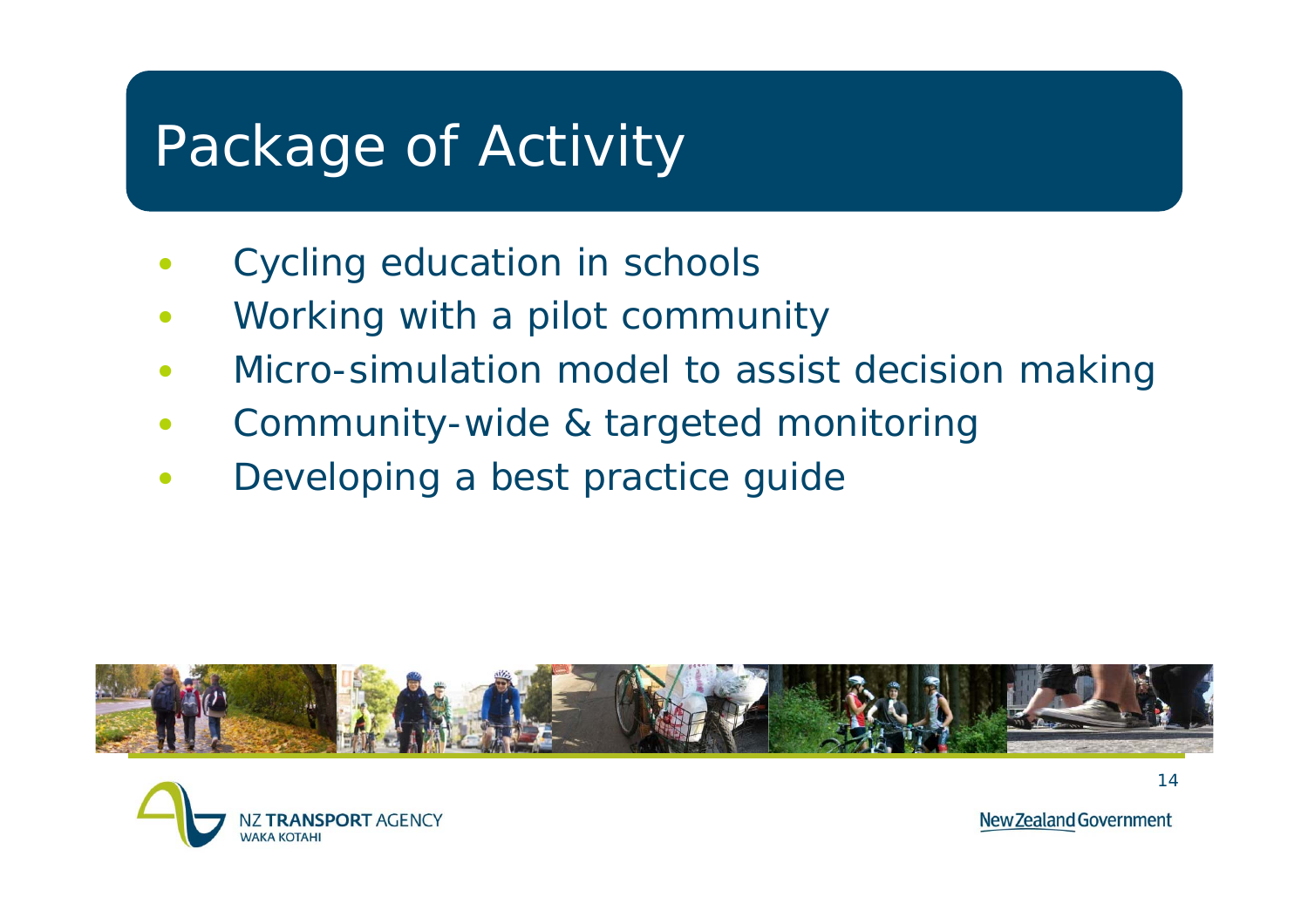Integrated delivery approach – with New Plymouth & Hastings

- $\bullet$ With land use & development
- •Social needs
- $\bullet$ Other transport modes
- $\bullet$ Existing and new infrastructure
- •Community programmes
- •• Monitoring and evaluatior
- $\bullet$  New Plymouth & Hastings are keen to share learning's with other councils
- Transferability to other locations

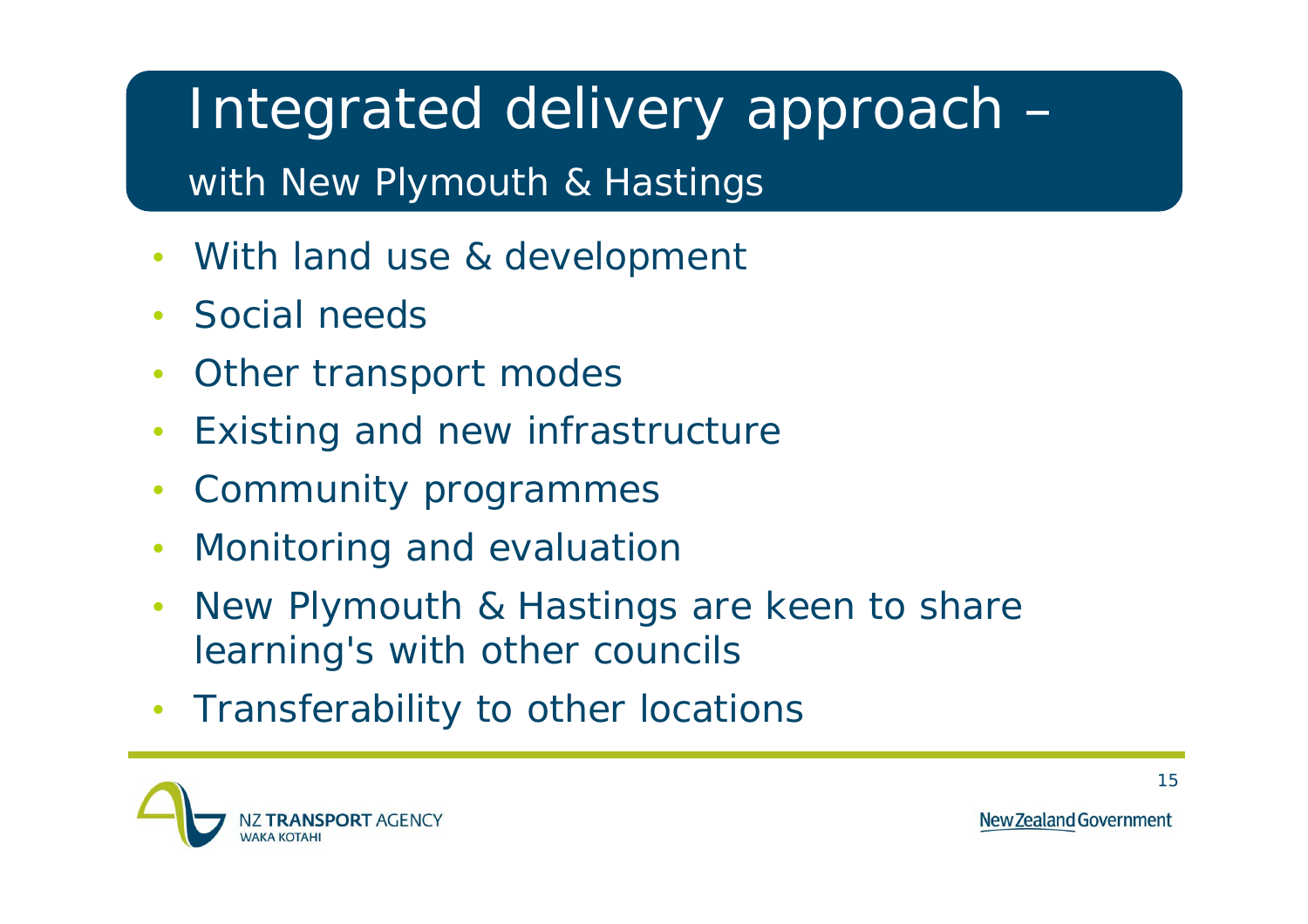## Partnerships the key

- Within council with other business groups
- $\bullet$ Leveraging off other investment
- •NZTA and other key community agencies
- NZ police, schools, Advocacy groups, local employers
- Work with other Model Community & develop best practice research guide
- $\bullet$ Other opportunities within the community

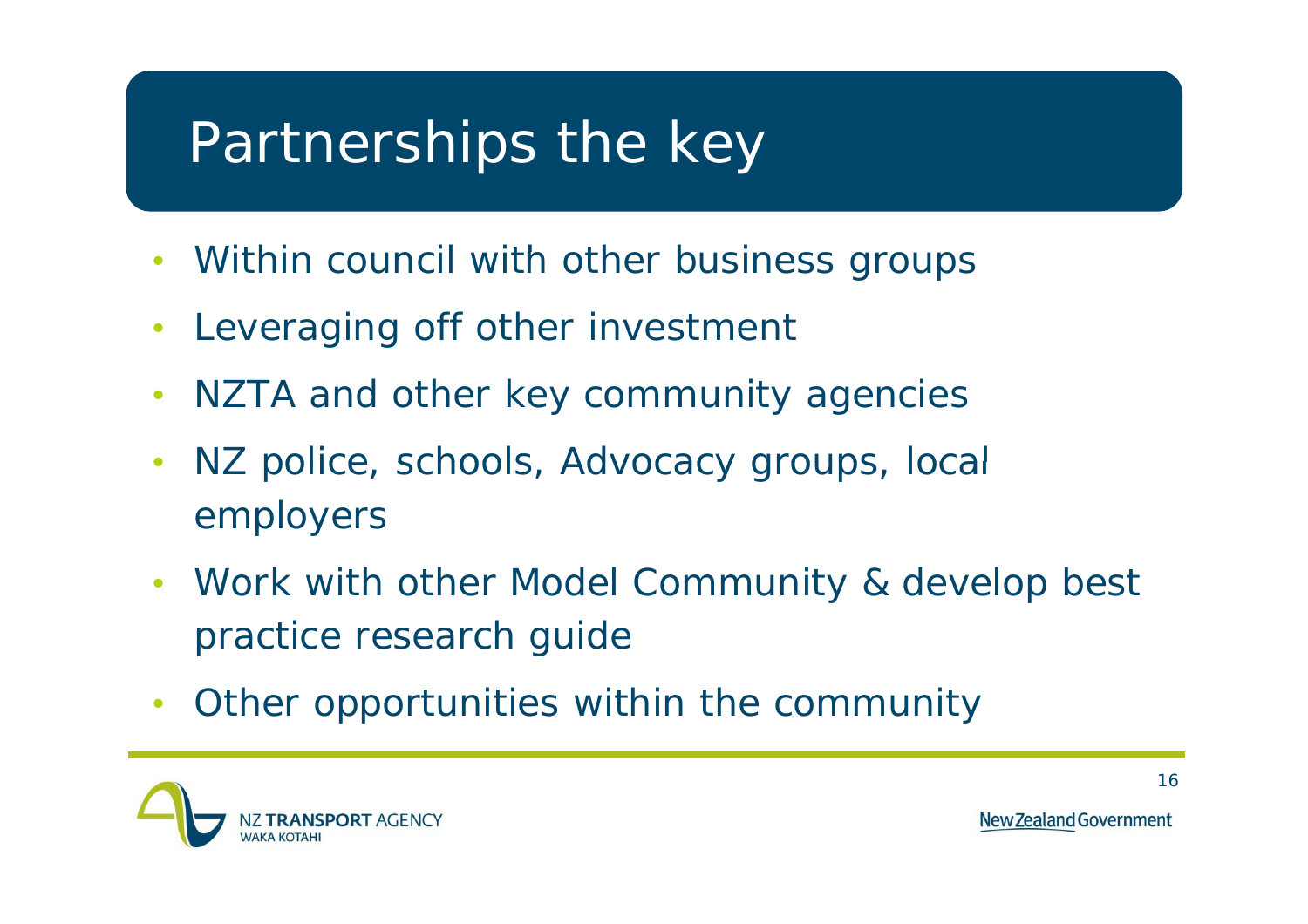#### Where to from here

- Strong emphasis on partnership approach with **NZTA**
- Will work closely with the two councils to progress approved packages of activity
- Set up governance and implementation frameworks
- $\bullet$  Learn as much as we can about investing in a model community in the NZ context
- Continue to assist Nelson and Taupo on their model community journey

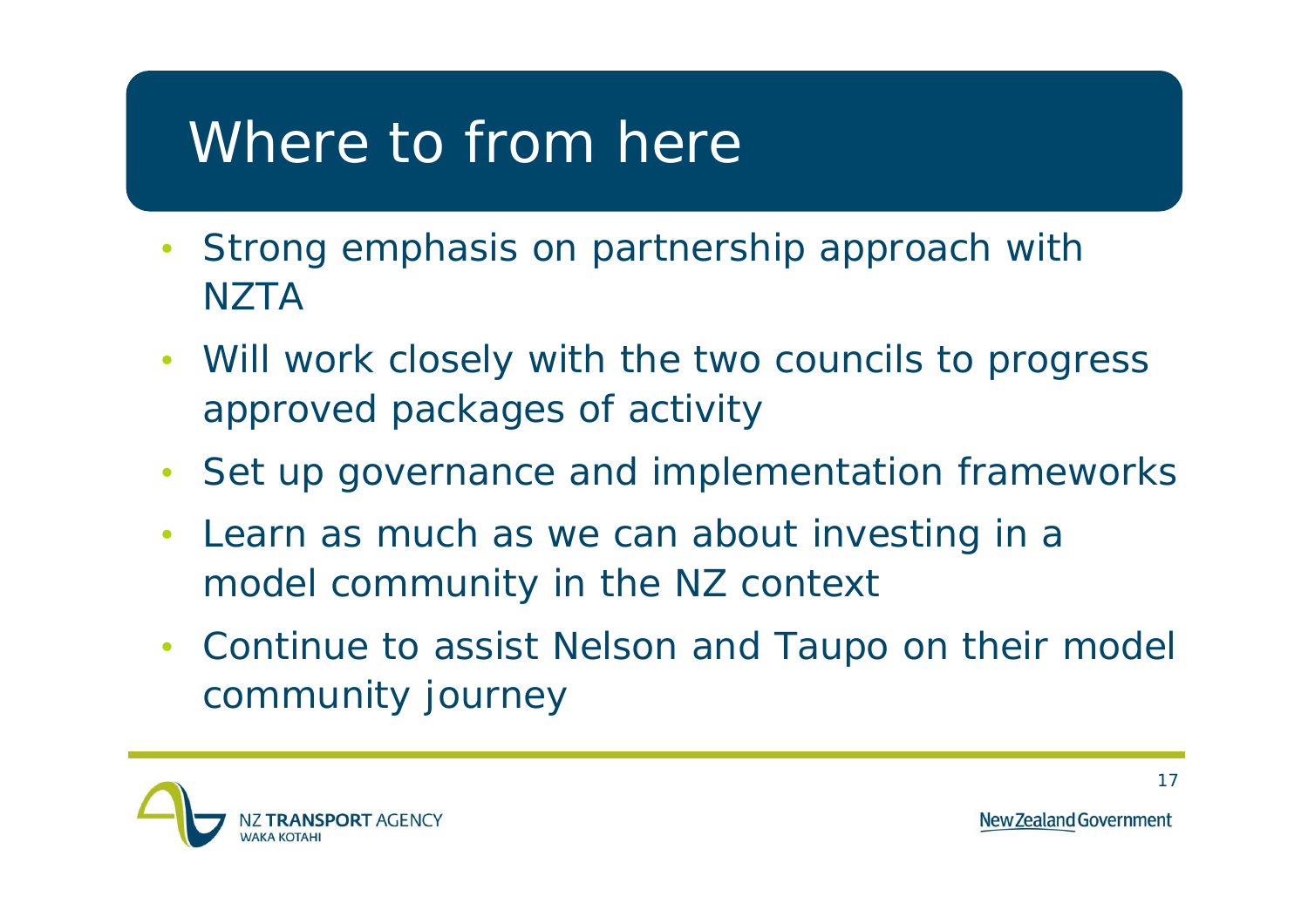#### Key outcomes:

- $\bullet$ Demonstrate success
- $\bullet$ • More people walking and cycling
- Secure more funding so concept can be rolled out to other communities